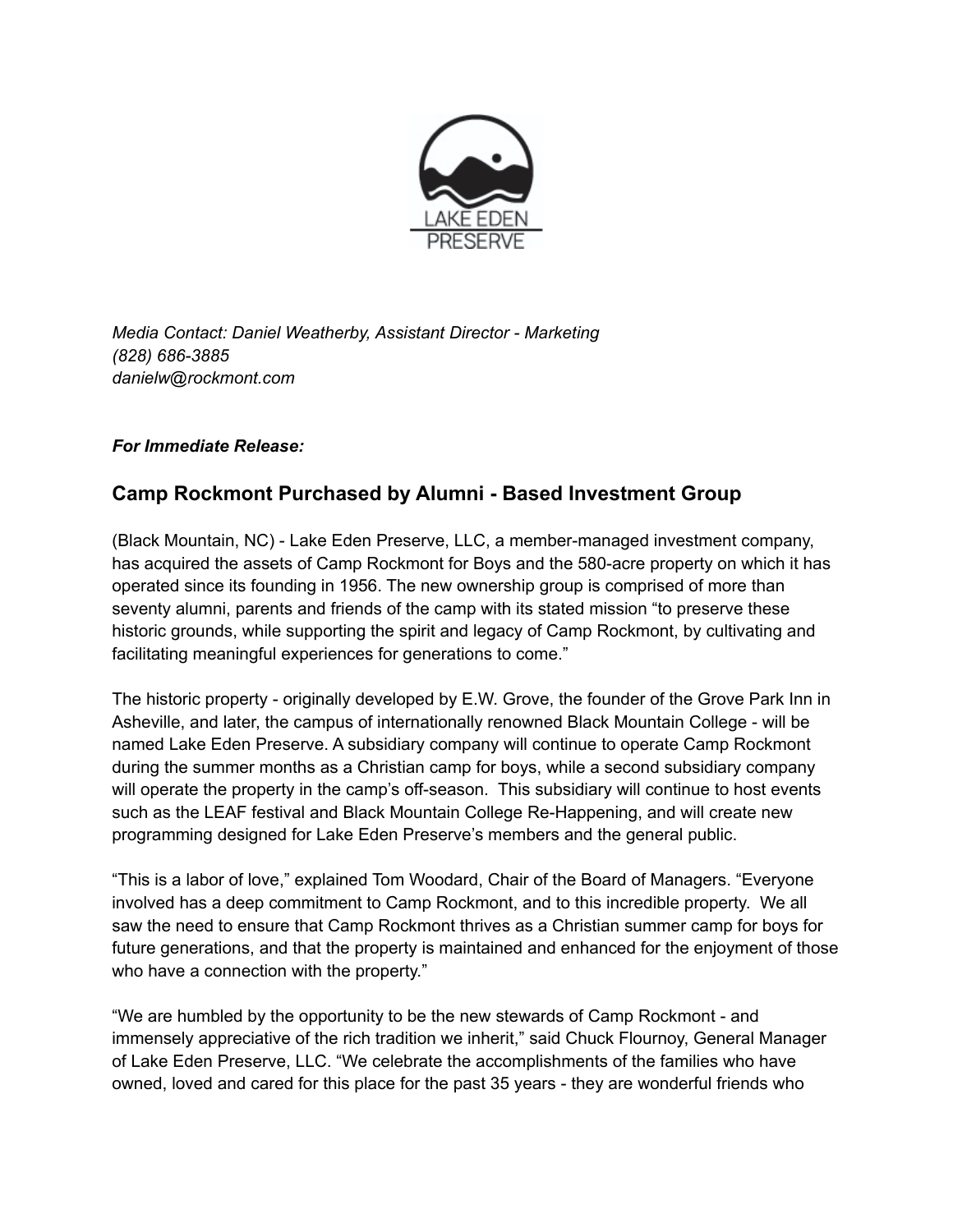many of us attended camp and worked with on the Rockmont staff. We are happy that they have chosen to become members of LEP too."

R. David Bruce, speaking on behalf of the former owners, said, "It has been a privilege and blessing to have been a part of the team that has shepherded Rockmont's growth these past 35 years. I am proud of what has been accomplished and of the number of lives that have been impacted during this time. I'm especially pleased with who will take the mission forward. It includes many of Rockmont's best, brightest, and most passionate alumni."

Members of Lake Eden Preserve are able to use the facilities for their own enjoyment when it is not in use by the camp or for other rental purposes.

Details of the transaction are not publicly available.

Lake Eden Preserve is still accepting applications from interested investors with ties to Camp Rockmont and the property, as a limited number of the initial 300 shares offered remain.

-30-

About Camp Rockmont -

At Camp Rockmont, campers and staff work together to create an incredibly fun and meaningful Christian community in the mountains of Western North Carolina. Each summer, Rockmont serves over 1,600 boys from all over the U.S. and other countries. We partner with parents to invite young men to answer a universal call to adventure and discover things about themselves that require the kind of experience that only a quality boys summer camp can provide. We invite your son to be part of that journey!

About Lake Eden Preserve -

Lake Eden Preserve is a 580-acre facility located near Black Mountain, NC. It is home to Camp Rockmont, a Christian summer camp for boys founded in 1956. The property includes a fully-featured waterfront, zipline, climbing wall, gym and extensive sports amenities, along with over 20 miles of hiking and mountain biking trails. Numerous historically-significant buildings are available for use, including dining and lodging facilities. When not in use for its camp programs, Lake Eden Preserve is available for events rental, and it's accommodations are occasionally available for rent by the general public.

About Lake Eden Preserve Events -

Lake Eden Preserve Events coordinates the rental of Lake Eden Preserve and its facilities for events such as festivals, church and company picnics, school group trips, weddings, and corporate retreats. Our staff works with event planners to provide a wide range of camp-style activities, including use of our extensive waterfront facilities, zip line, high altitude water slide,